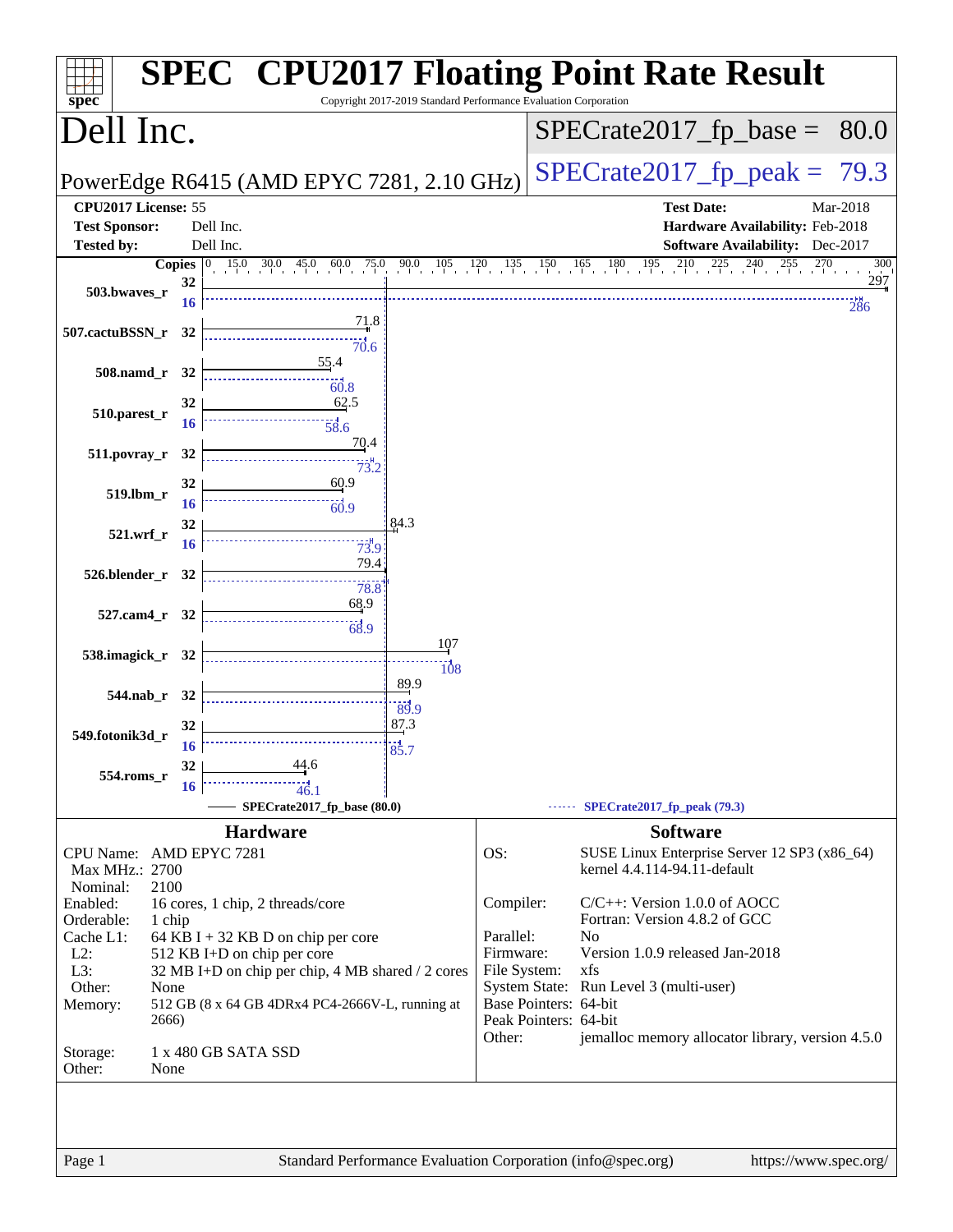| <b>SPEC CPU2017 Floating Point Rate Result</b>                                                           |               |                |       |                |       |                |       |               |                |              |                |              |                                        |              |
|----------------------------------------------------------------------------------------------------------|---------------|----------------|-------|----------------|-------|----------------|-------|---------------|----------------|--------------|----------------|--------------|----------------------------------------|--------------|
| Copyright 2017-2019 Standard Performance Evaluation Corporation<br>spec <sup>®</sup>                     |               |                |       |                |       |                |       |               |                |              |                |              |                                        |              |
| Dell Inc.<br>$SPECTate2017_fp\_base = 80.0$                                                              |               |                |       |                |       |                |       |               |                |              |                |              |                                        |              |
| $SPECTate2017_fp\_peak = 79.3$<br>PowerEdge R6415 (AMD EPYC 7281, 2.10 GHz)                              |               |                |       |                |       |                |       |               |                |              |                |              |                                        |              |
| CPU2017 License: 55<br><b>Test Date:</b><br>Mar-2018                                                     |               |                |       |                |       |                |       |               |                |              |                |              |                                        |              |
| <b>Test Sponsor:</b>                                                                                     | Dell Inc.     |                |       |                |       |                |       |               |                |              |                |              | Hardware Availability: Feb-2018        |              |
| <b>Tested by:</b>                                                                                        | Dell Inc.     |                |       |                |       |                |       |               |                |              |                |              | <b>Software Availability:</b> Dec-2017 |              |
| <b>Results Table</b>                                                                                     |               |                |       |                |       |                |       |               |                |              |                |              |                                        |              |
|                                                                                                          |               |                |       | <b>Base</b>    |       |                |       |               |                |              | <b>Peak</b>    |              |                                        |              |
| <b>Benchmark</b>                                                                                         | <b>Copies</b> | <b>Seconds</b> | Ratio | <b>Seconds</b> | Ratio | <b>Seconds</b> | Ratio | <b>Copies</b> | <b>Seconds</b> | <b>Ratio</b> | <b>Seconds</b> | <b>Ratio</b> | <b>Seconds</b>                         | <b>Ratio</b> |
| 503.bwaves r                                                                                             | 32            | 1078           | 298   | 1079           | 297   | 1081           | 297   | 16            | 565            | 284          | 562            | 286          | 560                                    | 287          |
| 507.cactuBSSN_r                                                                                          | 32            | 565            | 71.8  | 560            | 72.3  | 567            | 71.4  | 32            | 575            | 70.5         | 574            | 70.6         | 570                                    | 71.0         |
| $508$ .namd $r$                                                                                          | 32            | 548            | 55.4  | 548            | 55.4  | 549            | 55.4  | 32            | 500            | 60.8         | 500            | 60.8         | 500                                    | 60.8         |
| 510.parest_r                                                                                             | 32            | 1342           | 62.4  | 1340           | 62.5  | 1340           | 62.5  | 16            | 715            | 58.6         | 717            | 58.4         | 714                                    | 58.7         |
| 511.povray_r                                                                                             | 32            | 1063           | 70.3  | 1061           | 70.4  | 1058           | 70.6  | 32            | 1022           | 73.1         | 1021           | 73.2         | 1010                                   | 74.0         |
| 519.lbm r                                                                                                | 32            | 556            | 60.7  | 554            | 60.9  | 554            | 60.9  | 16            | 277            | 60.9         | 277            | 60.9         | 277                                    | 61.0         |
| $521.wrf_r$                                                                                              | 32            | 850            | 84.3  | 863            | 83.1  | 847            | 84.6  | 16            | 493            | 72.7         | 485            | 73.9         | 485                                    | 73.9         |
| 526.blender_r                                                                                            | 32            | 612            | 79.6  | 617            | 79.0  | 614            | 79.4  | 32            | 619            | 78.7         | 604            | 80.7         | 618                                    | 78.8         |
| 527.cam4_r                                                                                               | 32            | 805            | 69.5  | 812            | 68.9  | 815            | 68.7  | 32            | 812            | 68.9         | 814            | 68.8         | 809                                    | 69.2         |
| 538.imagick_r                                                                                            | 32            | 746            | 107   | 745            | 107   | 747            | 106   | 32            | 737            | 108          | 737            | 108          | 738                                    | 108          |
| 544.nab r                                                                                                | 32            | 599            | 90.0  | 599            | 89.9  | 600            | 89.8  | 32            | 599            | 89.9         | 599            | 89.8         | 597                                    | 90.2         |
| 549.fotonik3d r                                                                                          | 32            | 1430           | 87.2  | 1429           | 87.3  | 1427           | 87.4  | 16            | 726            | 85.9         | 728            | 85.7         | 730                                    | 85.4         |
| 554.roms r                                                                                               | 32            | 1140           | 44.6  | 1136           | 44.8  | 1149           | 44.2  | 16            | 552            | 46.1         | 552            | 46.1         | 549                                    | 46.3         |
| $SPECrate2017_fp\_base =$                                                                                |               |                | 80.0  |                |       |                |       |               |                |              |                |              |                                        |              |
| $SPECrate2017_fp_peak =$<br>79.3                                                                         |               |                |       |                |       |                |       |               |                |              |                |              |                                        |              |
| Results appear in the order in which they were run. Bold underlined text indicates a median measurement. |               |                |       |                |       |                |       |               |                |              |                |              |                                        |              |
| $C_{\text{L}}$ $\mathbf{L}$ $\mathbf{L}$ $\mathbf{M}$ $\mathbf{A}$                                       |               |                |       |                |       |                |       |               |                |              |                |              |                                        |              |

### **[Submit Notes](http://www.spec.org/auto/cpu2017/Docs/result-fields.html#SubmitNotes)**

The config file option 'submit' was used. 'numactl' was used to bind copies to the cores. See the configuration file for details.

### **[Operating System Notes](http://www.spec.org/auto/cpu2017/Docs/result-fields.html#OperatingSystemNotes)**

'ulimit -s unlimited' was used to set environment stack size 'ulimit -l 2097152' was used to set environment locked pages in memory limit

runspec command invoked through numactl i.e.: numactl --interleave=all runspec <etc>

Set dirty ratio=8 to limit dirty cache to 8% of memory Set swappiness=1 to swap only if necessary Set zone\_reclaim\_mode=1 to free local node memory and avoid remote memory sync then drop\_caches=3 to reset caches before invoking runcpu

dirty\_ratio, swappiness, zone\_reclaim\_mode and drop\_caches were all set using privileged echo (e.g. echo 1 > /proc/sys/vm/swappiness).

Transparent huge pages were enabled for this run (OS default)

Huge pages were not configured for this run.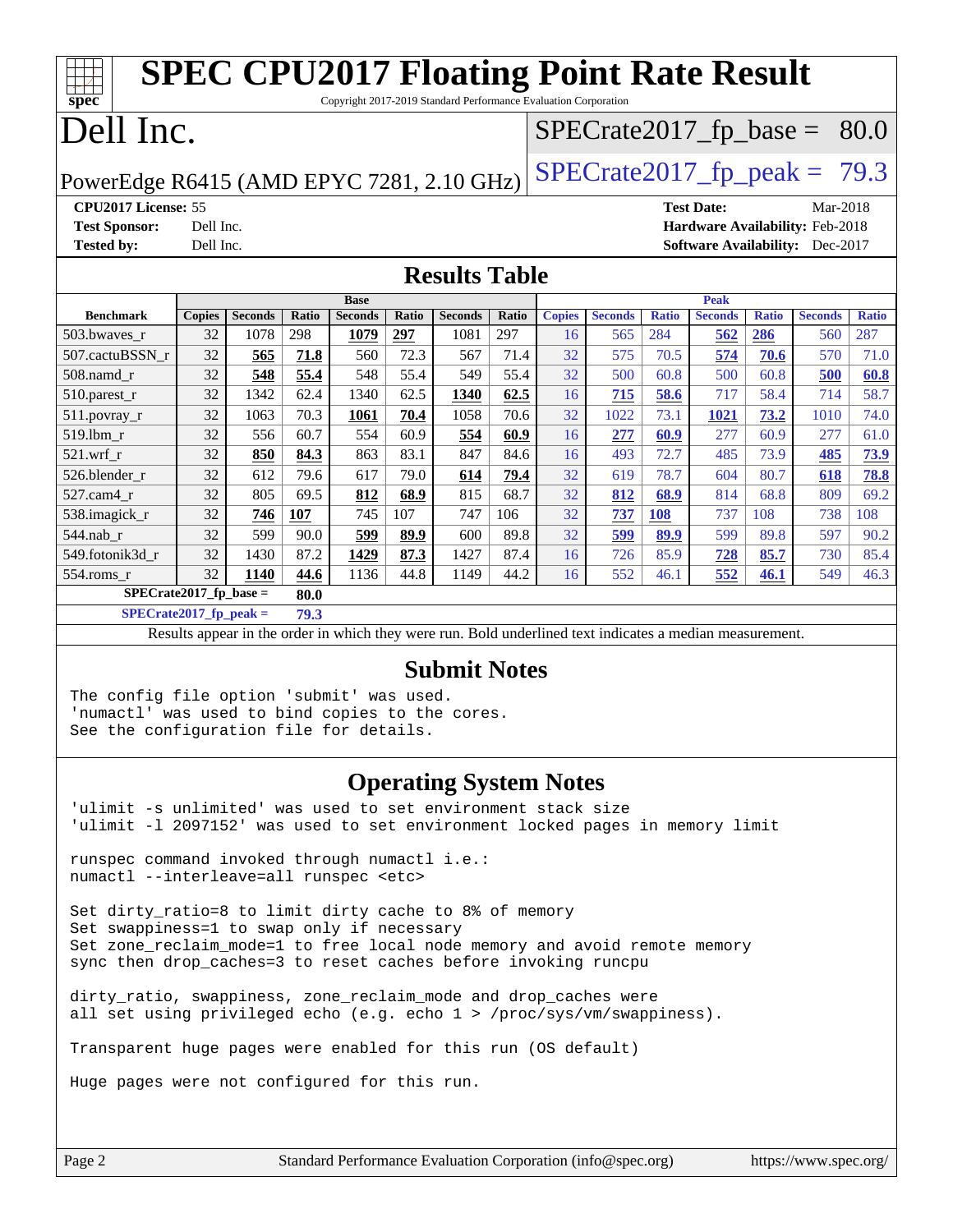| <b>SPEC CPU2017 Floating Point Rate Result</b><br>$spec^*$<br>Copyright 2017-2019 Standard Performance Evaluation Corporation                                                                                                                                                                                                                                                                                                                                                                                                                                                           |                                                                  |  |  |  |  |
|-----------------------------------------------------------------------------------------------------------------------------------------------------------------------------------------------------------------------------------------------------------------------------------------------------------------------------------------------------------------------------------------------------------------------------------------------------------------------------------------------------------------------------------------------------------------------------------------|------------------------------------------------------------------|--|--|--|--|
| Dell Inc.                                                                                                                                                                                                                                                                                                                                                                                                                                                                                                                                                                               | $SPECrate2017_fp\_base = 80.0$                                   |  |  |  |  |
| PowerEdge R6415 (AMD EPYC 7281, 2.10 GHz)                                                                                                                                                                                                                                                                                                                                                                                                                                                                                                                                               | $SPECrate2017_fp\_peak = 79.3$                                   |  |  |  |  |
| CPU2017 License: 55<br>Dell Inc.<br><b>Test Sponsor:</b>                                                                                                                                                                                                                                                                                                                                                                                                                                                                                                                                | Mar-2018<br><b>Test Date:</b><br>Hardware Availability: Feb-2018 |  |  |  |  |
| <b>Tested by:</b><br>Dell Inc.                                                                                                                                                                                                                                                                                                                                                                                                                                                                                                                                                          | <b>Software Availability:</b> Dec-2017                           |  |  |  |  |
| <b>General Notes</b>                                                                                                                                                                                                                                                                                                                                                                                                                                                                                                                                                                    |                                                                  |  |  |  |  |
| Environment variables set by runcpu before the start of the run:<br>$LD_LIBRARY\_PATH = */home/cpu2017-1.0.2/amd1704-rate-1ibs-revC/64://home/cpu2017-1.0.2/amd1704-rate-1ibs-revC/32:""=1.0.2/amd1704-rate-1ibs-revC/32:""=1.0.2/amb1704-rate-110.2/amb1704-rate-110.2/amb1704-rate-110.2/amb1704-rate-110.2/amb1704-rate-110.2/amb1704-rate-110.2/amb1704-rate-110.2/amb1704-rate-110.2/amb170$<br>$MALLOC$ $CONF = "lg_chunk:28"$                                                                                                                                                    |                                                                  |  |  |  |  |
| The AMD64 AOCC Compiler Suite is available at                                                                                                                                                                                                                                                                                                                                                                                                                                                                                                                                           |                                                                  |  |  |  |  |
| http://developer.amd.com/amd-aocc/<br>The AOCC Gold Linker plugin was installed and used for the link stage.<br>The AOCC Fortran Plugin version 1.0 was used to leverage AOCC optimizers<br>with gfortran.                                                                                                                                                                                                                                                                                                                                                                              |                                                                  |  |  |  |  |
| Binaries were compiled on a system with 2x AMD EPYC 7601 CPU + 512GB Memory using RHEL 7.4                                                                                                                                                                                                                                                                                                                                                                                                                                                                                              |                                                                  |  |  |  |  |
| jemalloc, a general purpose malloc implementation, was obtained at<br>https://github.com/jemalloc/jemalloc/releases/download/4.5.0/jemalloc-4.5.0.tar.bz2<br>jemalloc was built with GCC v4.8.5 in RHEL v7.2 under default conditions.<br>jemalloc uses environment variable MALLOC_CONF with values narenas and lg_chunk:<br>narenas: sets the maximum number of arenas to use for automatic multiplexing<br>of threads and arenas.<br>lg_chunk: set the virtual memory chunk size (log base 2). For example,<br>$lg_{\text{c}}$ chunk: 21 sets the default chunk size to 2^21 = 2MiB. |                                                                  |  |  |  |  |
| The test sponsor attests, as of date of publication, that CVE-2017-5754 (Meltdown)<br>NA:<br>is mitigated in the system as tested and documented.<br>Yes: The test sponsor attests, as of date of publication, that CVE-2017-5753 (Spectre variant 1)<br>is mitigated in the system as tested and documented.<br>Yes: The test sponsor attests, as of date of publication, that CVE-2017-5715 (Spectre variant 2)<br>is mitigated in the system as tested and documented.                                                                                                               |                                                                  |  |  |  |  |
| <b>Platform Notes</b>                                                                                                                                                                                                                                                                                                                                                                                                                                                                                                                                                                   |                                                                  |  |  |  |  |
| Sysinfo program /home/cpu2017-1.0.2/bin/sysinfo<br>Rev: r5797 of 2017-06-14 96c45e4568ad54c135fd618bcc091c0f<br>running on linux-j270 Sat Mar 17 04:50:58 2018                                                                                                                                                                                                                                                                                                                                                                                                                          |                                                                  |  |  |  |  |
| SUT (System Under Test) info as seen by some common utilities.<br>For more information on this section, see<br>https://www.spec.org/cpu2017/Docs/config.html#sysinfo                                                                                                                                                                                                                                                                                                                                                                                                                    |                                                                  |  |  |  |  |
| From /proc/cpuinfo<br>model name: AMD EPYC 7281 16-Core Processor<br>1 "physical id"s (chips)<br>32 "processors"                                                                                                                                                                                                                                                                                                                                                                                                                                                                        |                                                                  |  |  |  |  |
| cores, siblings (Caution: counting these is hw and system dependent. The following<br>excerpts from /proc/cpuinfo might not be reliable. Use with caution.)<br>cpu cores : 16<br>siblings : 32                                                                                                                                                                                                                                                                                                                                                                                          |                                                                  |  |  |  |  |
| physical 0: cores 0 1 8 9 12 13 16 17 20 21 24 25 28 29                                                                                                                                                                                                                                                                                                                                                                                                                                                                                                                                 |                                                                  |  |  |  |  |
| (Continued on next page)                                                                                                                                                                                                                                                                                                                                                                                                                                                                                                                                                                |                                                                  |  |  |  |  |
| Page 3<br>Standard Performance Evaluation Corporation (info@spec.org)                                                                                                                                                                                                                                                                                                                                                                                                                                                                                                                   | https://www.spec.org/                                            |  |  |  |  |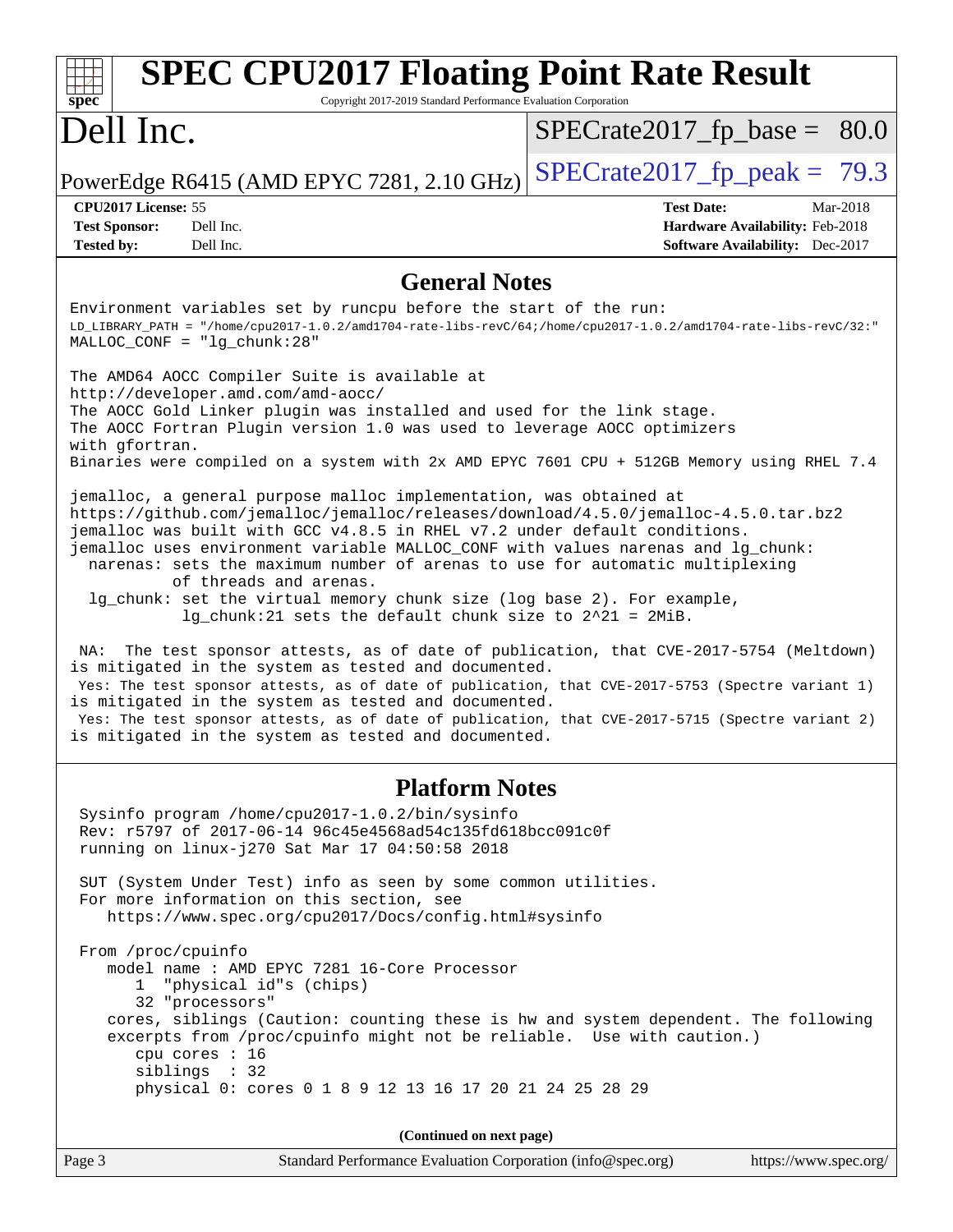|                                                                                                                                       |                                                                 | <b>SPEC CPU2017 Floating Point Rate Result</b>                                                                                                                                                                                                                                                                                                                                                                                                                                                                                                                                                                                                                                                                                                                               |
|---------------------------------------------------------------------------------------------------------------------------------------|-----------------------------------------------------------------|------------------------------------------------------------------------------------------------------------------------------------------------------------------------------------------------------------------------------------------------------------------------------------------------------------------------------------------------------------------------------------------------------------------------------------------------------------------------------------------------------------------------------------------------------------------------------------------------------------------------------------------------------------------------------------------------------------------------------------------------------------------------------|
| spec <sup>®</sup>                                                                                                                     | Copyright 2017-2019 Standard Performance Evaluation Corporation |                                                                                                                                                                                                                                                                                                                                                                                                                                                                                                                                                                                                                                                                                                                                                                              |
| Dell Inc.                                                                                                                             |                                                                 | $SPECrate2017_fp\_base = 80.0$                                                                                                                                                                                                                                                                                                                                                                                                                                                                                                                                                                                                                                                                                                                                               |
| PowerEdge R6415 (AMD EPYC 7281, 2.10 GHz)                                                                                             |                                                                 | $SPECTate2017fr peak = 79.3$                                                                                                                                                                                                                                                                                                                                                                                                                                                                                                                                                                                                                                                                                                                                                 |
| CPU2017 License: 55                                                                                                                   |                                                                 | <b>Test Date:</b><br>Mar-2018                                                                                                                                                                                                                                                                                                                                                                                                                                                                                                                                                                                                                                                                                                                                                |
| <b>Test Sponsor:</b><br>Dell Inc.<br>Dell Inc.<br><b>Tested by:</b>                                                                   |                                                                 | Hardware Availability: Feb-2018<br><b>Software Availability:</b> Dec-2017                                                                                                                                                                                                                                                                                                                                                                                                                                                                                                                                                                                                                                                                                                    |
|                                                                                                                                       | <b>Platform Notes (Continued)</b>                               |                                                                                                                                                                                                                                                                                                                                                                                                                                                                                                                                                                                                                                                                                                                                                                              |
|                                                                                                                                       |                                                                 |                                                                                                                                                                                                                                                                                                                                                                                                                                                                                                                                                                                                                                                                                                                                                                              |
| From lscpu:                                                                                                                           |                                                                 |                                                                                                                                                                                                                                                                                                                                                                                                                                                                                                                                                                                                                                                                                                                                                                              |
| Architecture:<br>$CPU$ op-mode( $s$ ):                                                                                                | x86 64<br>$32$ -bit, $64$ -bit                                  |                                                                                                                                                                                                                                                                                                                                                                                                                                                                                                                                                                                                                                                                                                                                                                              |
| Byte Order:                                                                                                                           | Little Endian                                                   |                                                                                                                                                                                                                                                                                                                                                                                                                                                                                                                                                                                                                                                                                                                                                                              |
| CPU(s):                                                                                                                               | 32                                                              |                                                                                                                                                                                                                                                                                                                                                                                                                                                                                                                                                                                                                                                                                                                                                                              |
| On-line $CPU(s)$ list:                                                                                                                | $0 - 31$                                                        |                                                                                                                                                                                                                                                                                                                                                                                                                                                                                                                                                                                                                                                                                                                                                                              |
| Thread(s) per core:                                                                                                                   | 2                                                               |                                                                                                                                                                                                                                                                                                                                                                                                                                                                                                                                                                                                                                                                                                                                                                              |
| Core(s) per socket:                                                                                                                   | 16                                                              |                                                                                                                                                                                                                                                                                                                                                                                                                                                                                                                                                                                                                                                                                                                                                                              |
| Socket(s):                                                                                                                            | 1                                                               |                                                                                                                                                                                                                                                                                                                                                                                                                                                                                                                                                                                                                                                                                                                                                                              |
| NUMA $node(s):$                                                                                                                       | 4                                                               |                                                                                                                                                                                                                                                                                                                                                                                                                                                                                                                                                                                                                                                                                                                                                                              |
| Vendor ID:                                                                                                                            | AuthenticAMD                                                    |                                                                                                                                                                                                                                                                                                                                                                                                                                                                                                                                                                                                                                                                                                                                                                              |
| CPU family:<br>Model:                                                                                                                 | 23<br>1                                                         |                                                                                                                                                                                                                                                                                                                                                                                                                                                                                                                                                                                                                                                                                                                                                                              |
| Model name:                                                                                                                           | AMD EPYC 7281 16-Core Processor                                 |                                                                                                                                                                                                                                                                                                                                                                                                                                                                                                                                                                                                                                                                                                                                                                              |
| Stepping:                                                                                                                             | 2                                                               |                                                                                                                                                                                                                                                                                                                                                                                                                                                                                                                                                                                                                                                                                                                                                                              |
| CPU MHz:                                                                                                                              | 2096.010                                                        |                                                                                                                                                                                                                                                                                                                                                                                                                                                                                                                                                                                                                                                                                                                                                                              |
| BogoMIPS:                                                                                                                             | 4192.02                                                         |                                                                                                                                                                                                                                                                                                                                                                                                                                                                                                                                                                                                                                                                                                                                                                              |
| Virtualization:                                                                                                                       | $AMD-V$                                                         |                                                                                                                                                                                                                                                                                                                                                                                                                                                                                                                                                                                                                                                                                                                                                                              |
| L1d cache:                                                                                                                            | 32K                                                             |                                                                                                                                                                                                                                                                                                                                                                                                                                                                                                                                                                                                                                                                                                                                                                              |
| Lli cache:                                                                                                                            | 64K                                                             |                                                                                                                                                                                                                                                                                                                                                                                                                                                                                                                                                                                                                                                                                                                                                                              |
| L2 cache:                                                                                                                             | 512K                                                            |                                                                                                                                                                                                                                                                                                                                                                                                                                                                                                                                                                                                                                                                                                                                                                              |
| L3 cache:                                                                                                                             | 4096K                                                           |                                                                                                                                                                                                                                                                                                                                                                                                                                                                                                                                                                                                                                                                                                                                                                              |
| NUMA node0 CPU(s):                                                                                                                    | 0, 4, 8, 12, 16, 20, 24, 28                                     |                                                                                                                                                                                                                                                                                                                                                                                                                                                                                                                                                                                                                                                                                                                                                                              |
| NUMA nodel CPU(s):                                                                                                                    | 1, 5, 9, 13, 17, 21, 25, 29                                     |                                                                                                                                                                                                                                                                                                                                                                                                                                                                                                                                                                                                                                                                                                                                                                              |
| NUMA node2 CPU(s):                                                                                                                    | 2, 6, 10, 14, 18, 22, 26, 30                                    |                                                                                                                                                                                                                                                                                                                                                                                                                                                                                                                                                                                                                                                                                                                                                                              |
| NUMA node3 CPU(s):                                                                                                                    | 3, 7, 11, 15, 19, 23, 27, 31                                    |                                                                                                                                                                                                                                                                                                                                                                                                                                                                                                                                                                                                                                                                                                                                                                              |
| Flaqs:<br>ibpb overflow_recov succor smca                                                                                             |                                                                 | fpu vme de pse tsc msr pae mce cx8 apic sep mtrr pge mca cmov<br>pat pse36 clflush mmx fxsr sse sse2 ht syscall nx mmxext fxsr_opt pdpe1gb rdtscp lm<br>constant_tsc rep_good nopl nonstop_tsc extd_apicid amd_dcm aperfmperf eagerfpu pni<br>pclmulqdq monitor ssse3 fma cx16 sse4_1 sse4_2 movbe popcnt aes xsave avx f16c<br>rdrand lahf_lm cmp_legacy svm extapic cr8_legacy abm sse4a misalignsse 3dnowprefetch<br>osvw skinit wdt tce topoext perfctr_core perfctr_nb bpext perfctr_12 mwaitx arat cpb<br>hw_pstate retpoline retpoline_amd npt lbrv svm_lock nrip_save tsc_scale vmcb_clean<br>flushbyasid decodeassists pausefilter pfthreshold vmmcall avic fsgsbase bmil avx2<br>smep bmi2 rdseed adx smap clflushopt sha_ni xsaveopt xsavec xgetbvl clzero irperf |
| /proc/cpuinfo cache data<br>cache size : 512 KB                                                                                       |                                                                 |                                                                                                                                                                                                                                                                                                                                                                                                                                                                                                                                                                                                                                                                                                                                                                              |
| physical chip.<br>$available: 4 nodes (0-3)$<br>node 0 cpus: 0 4 8 12 16 20 24 28<br>node 0 size: 128622 MB<br>node 0 free: 128450 MB |                                                                 | From numactl --hardware WARNING: a numactl 'node' might or might not correspond to a                                                                                                                                                                                                                                                                                                                                                                                                                                                                                                                                                                                                                                                                                         |
|                                                                                                                                       |                                                                 |                                                                                                                                                                                                                                                                                                                                                                                                                                                                                                                                                                                                                                                                                                                                                                              |
|                                                                                                                                       | (Continued on next page)                                        |                                                                                                                                                                                                                                                                                                                                                                                                                                                                                                                                                                                                                                                                                                                                                                              |

Page 4 Standard Performance Evaluation Corporation [\(info@spec.org\)](mailto:info@spec.org) <https://www.spec.org/>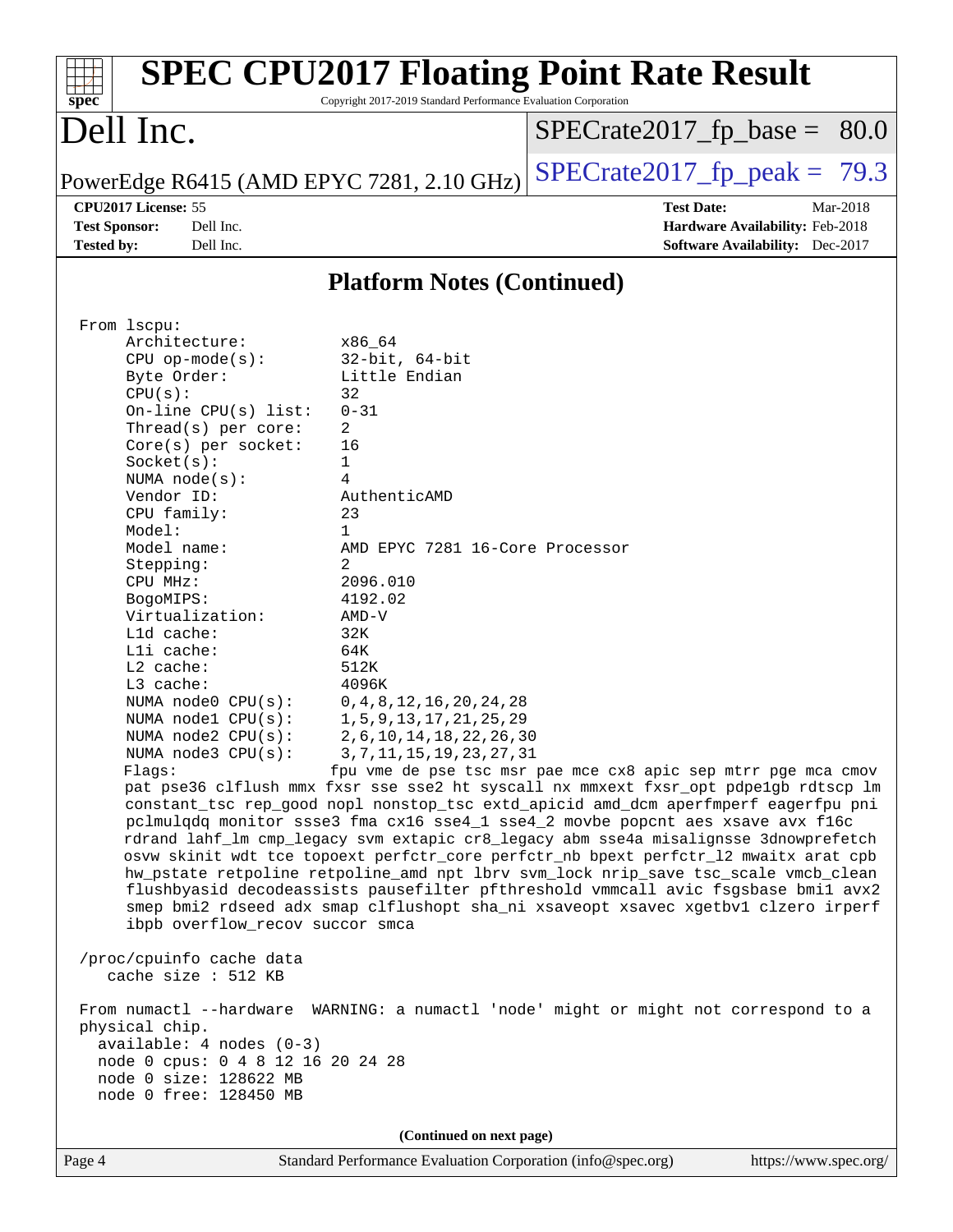| <b>SPEC CPU2017 Floating Point Rate Result</b><br>Copyright 2017-2019 Standard Performance Evaluation Corporation<br>$spec^*$                                                                                                                                                                                                                                                                                                                                                                                                                                                                                                                                                                                         |                                                                                                            |
|-----------------------------------------------------------------------------------------------------------------------------------------------------------------------------------------------------------------------------------------------------------------------------------------------------------------------------------------------------------------------------------------------------------------------------------------------------------------------------------------------------------------------------------------------------------------------------------------------------------------------------------------------------------------------------------------------------------------------|------------------------------------------------------------------------------------------------------------|
| Dell Inc.                                                                                                                                                                                                                                                                                                                                                                                                                                                                                                                                                                                                                                                                                                             | $SPECrate2017_fp\_base =$<br>80.0                                                                          |
| PowerEdge R6415 (AMD EPYC 7281, 2.10 GHz)                                                                                                                                                                                                                                                                                                                                                                                                                                                                                                                                                                                                                                                                             | $SPECrate2017_fp\_peak = 79.3$                                                                             |
| CPU2017 License: 55<br><b>Test Sponsor:</b><br>Dell Inc.<br><b>Tested by:</b><br>Dell Inc.                                                                                                                                                                                                                                                                                                                                                                                                                                                                                                                                                                                                                            | <b>Test Date:</b><br>Mar-2018<br>Hardware Availability: Feb-2018<br><b>Software Availability:</b> Dec-2017 |
|                                                                                                                                                                                                                                                                                                                                                                                                                                                                                                                                                                                                                                                                                                                       |                                                                                                            |
| <b>Platform Notes (Continued)</b>                                                                                                                                                                                                                                                                                                                                                                                                                                                                                                                                                                                                                                                                                     |                                                                                                            |
| node 1 cpus: 1 5 9 13 17 21 25 29<br>node 1 size: 129019 MB<br>node 1 free: 128870 MB<br>node 2 cpus: 2 6 10 14 18 22 26 30<br>node 2 size: 129019 MB<br>node 2 free: 128871 MB<br>node 3 cpus: 3 7 11 15 19 23 27 31<br>node 3 size: 129017 MB<br>node 3 free: 128868 MB<br>node distances:<br>$\mathbf{1}$<br>node<br>$\overline{\mathbf{0}}$<br>2<br>-3<br>0:<br>10 16 16 16<br>1: 16 10 16 16<br>16 10 16<br>2:<br>16<br>3:<br>16<br>16 16<br>10                                                                                                                                                                                                                                                                  |                                                                                                            |
| From /proc/meminfo<br>MemTotal:<br>528054572 kB<br>HugePages_Total:<br>0<br>Hugepagesize:<br>2048 kB<br>/usr/bin/lsb_release -d<br>SUSE Linux Enterprise Server 12 SP3                                                                                                                                                                                                                                                                                                                                                                                                                                                                                                                                                |                                                                                                            |
| From /etc/*release* /etc/*version*<br>$S$ uSE-release:<br>SUSE Linux Enterprise Server 12 (x86_64)<br>$VERSION = 12$<br>PATCHLEVEL = 3<br># This file is deprecated and will be removed in a future service pack or release.<br># Please check /etc/os-release for details about this release.<br>os-release:<br>NAME="SLES"<br>VERSION="12-SP3"<br>VERSION ID="12.3"<br>PRETTY_NAME="SUSE Linux Enterprise Server 12 SP3"<br>ID="sles"<br>$ANSI$ _COLOR=" $0:32$ "<br>CPE_NAME="cpe:/o:suse:sles:12:sp3"<br>uname $-a$ :<br>Linux linux-j270 4.4.114-94.11-default #1 SMP Thu Feb 1 19:28:26 UTC 2018 (4309ff9)<br>x86_64 x86_64 x86_64 GNU/Linux<br>run-level 3 Mar 16 17:52<br>SPEC is set to: /home/cpu2017-1.0.2 |                                                                                                            |
| (Continued on next page)                                                                                                                                                                                                                                                                                                                                                                                                                                                                                                                                                                                                                                                                                              |                                                                                                            |
| Page 5<br>Standard Performance Evaluation Corporation (info@spec.org)                                                                                                                                                                                                                                                                                                                                                                                                                                                                                                                                                                                                                                                 | https://www.spec.org/                                                                                      |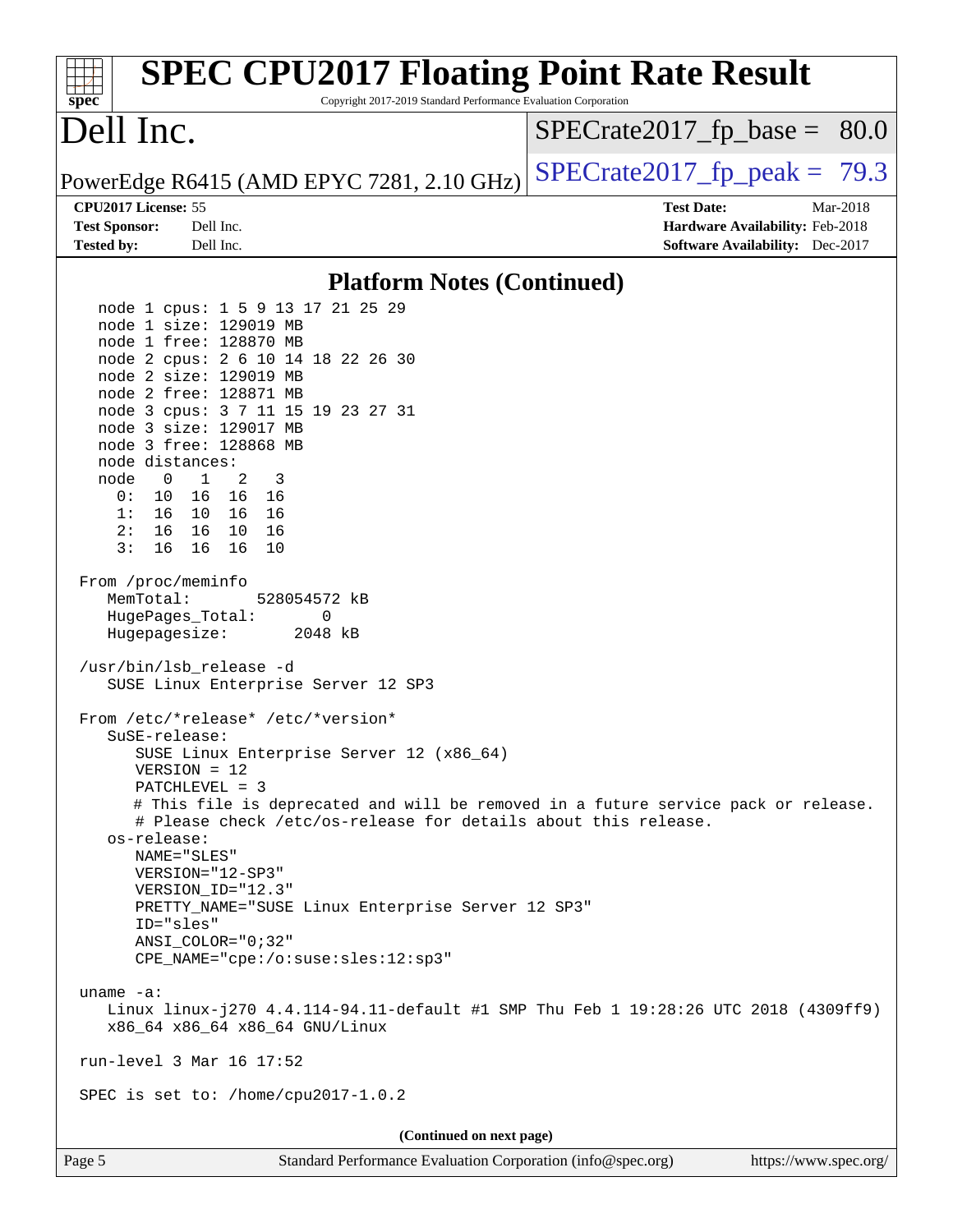| <b>SPEC CPU2017 Floating Point Rate Result</b><br>Copyright 2017-2019 Standard Performance Evaluation Corporation<br>spec <sup>®</sup>                                                                                                                                                                                                                                                                                                                                                |                                                                                                            |
|---------------------------------------------------------------------------------------------------------------------------------------------------------------------------------------------------------------------------------------------------------------------------------------------------------------------------------------------------------------------------------------------------------------------------------------------------------------------------------------|------------------------------------------------------------------------------------------------------------|
| Dell Inc.                                                                                                                                                                                                                                                                                                                                                                                                                                                                             | $SPECrate2017_fp\_base = 80.0$                                                                             |
| PowerEdge R6415 (AMD EPYC 7281, 2.10 GHz)                                                                                                                                                                                                                                                                                                                                                                                                                                             | $SPECrate2017_fp\_peak = 79.3$                                                                             |
| CPU <sub>2017</sub> License: 55<br>Dell Inc.<br><b>Test Sponsor:</b><br>Dell Inc.<br><b>Tested by:</b>                                                                                                                                                                                                                                                                                                                                                                                | <b>Test Date:</b><br>Mar-2018<br>Hardware Availability: Feb-2018<br><b>Software Availability:</b> Dec-2017 |
| <b>Platform Notes (Continued)</b>                                                                                                                                                                                                                                                                                                                                                                                                                                                     |                                                                                                            |
| Filesystem<br>Size Used Avail Use% Mounted on<br>Type<br>/dev/sda4<br>xfs<br>405G 4.9G 400G<br>$2\%$ /home                                                                                                                                                                                                                                                                                                                                                                            |                                                                                                            |
| Additional information from dmidecode follows. WARNING: Use caution when you interpret<br>this section. The 'dmidecode' program reads system data which is "intended to allow<br>hardware to be accurately determined", but the intent may not be met, as there are<br>frequent changes to hardware, firmware, and the "DMTF SMBIOS" standard.<br>BIOS Dell Inc. 1.0.9 01/05/2018<br>Memory:<br>8x 802C8632802C 72ASS8G72LZ-2G6B2 64 GB 4 rank 2666<br>8x Not Specified Not Specified |                                                                                                            |
| (End of data from sysinfo program)                                                                                                                                                                                                                                                                                                                                                                                                                                                    |                                                                                                            |
| <b>Compiler Version Notes</b>                                                                                                                                                                                                                                                                                                                                                                                                                                                         |                                                                                                            |
| 519.1bm_r(base, peak) 538.imagick_r(base, peak) 544.nab_r(base, peak)<br>CC.                                                                                                                                                                                                                                                                                                                                                                                                          |                                                                                                            |
| AOCC.LLVM.4.0.0.B35.2017_04_26 clang version 4.0.0 (CLANG:) (based on LLVM<br>AOCC.LLVM.4.0.0.B35.2017 04 26)<br>Target: x86_64-unknown-linux-gnu<br>Thread model: posix<br>InstalledDir: /root/work/compilers/AOCC-1.0-Compiler/bin                                                                                                                                                                                                                                                  |                                                                                                            |
| CXXC 508.namd_r(base, peak) 510.parest_r(base, peak)                                                                                                                                                                                                                                                                                                                                                                                                                                  |                                                                                                            |
| AOCC.LLVM.4.0.0.B35.2017_04_26 clang version 4.0.0 (CLANG:) (based on LLVM<br>AOCC.LLVM.4.0.0.B35.2017_04_26)<br>Target: x86_64-unknown-linux-gnu<br>Thread model: posix<br>InstalledDir: /root/work/compilers/AOCC-1.0-Compiler/bin<br>________________________________                                                                                                                                                                                                              |                                                                                                            |
| CC 511.povray_r(base, peak) 526.blender_r(base, peak)<br>---------------------------------                                                                                                                                                                                                                                                                                                                                                                                            |                                                                                                            |
| AOCC.LLVM.4.0.0.B35.2017_04_26 clang version 4.0.0 (CLANG:) (based on LLVM<br>AOCC.LLVM.4.0.0.B35.2017_04_26)<br>Target: x86_64-unknown-linux-gnu<br>Thread model: posix<br>InstalledDir: /root/work/compilers/AOCC-1.0-Compiler/bin<br>AOCC.LLVM.4.0.0.B35.2017_04_26 clang version 4.0.0 (CLANG:) (based on LLVM<br>AOCC.LLVM.4.0.0.B35.2017_04_26)                                                                                                                                 |                                                                                                            |
| (Continued on next page)                                                                                                                                                                                                                                                                                                                                                                                                                                                              |                                                                                                            |
| Page 6<br>Standard Performance Evaluation Corporation (info@spec.org)                                                                                                                                                                                                                                                                                                                                                                                                                 | https://www.spec.org/                                                                                      |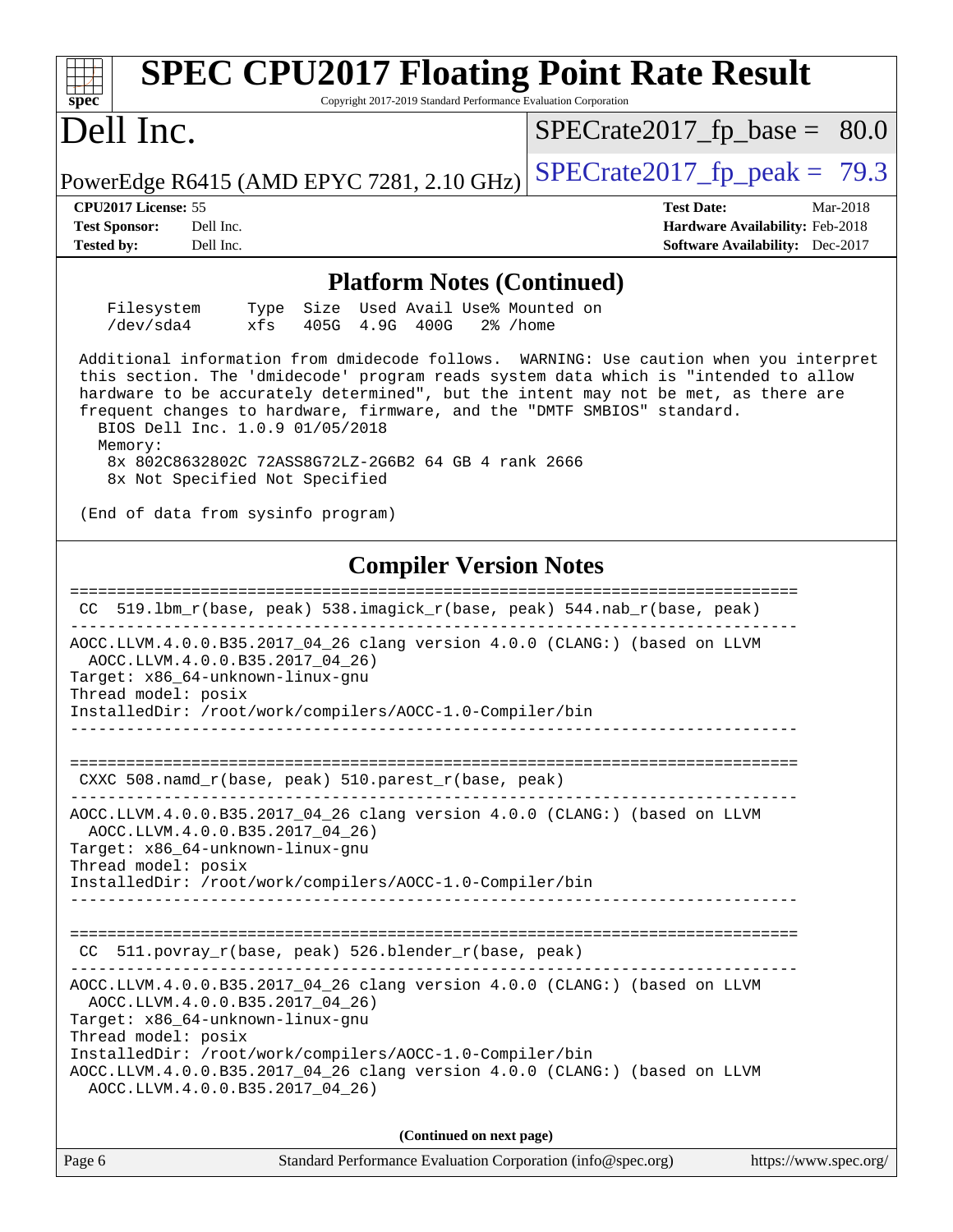| $spec^*$                                                         | <b>SPEC CPU2017 Floating Point Rate Result</b><br>Copyright 2017-2019 Standard Performance Evaluation Corporation                                                                                                                                                                                                               |                                |                                                                                       |
|------------------------------------------------------------------|---------------------------------------------------------------------------------------------------------------------------------------------------------------------------------------------------------------------------------------------------------------------------------------------------------------------------------|--------------------------------|---------------------------------------------------------------------------------------|
| Dell Inc.                                                        |                                                                                                                                                                                                                                                                                                                                 | $SPECrate2017_fp\_base = 80.0$ |                                                                                       |
|                                                                  | PowerEdge R6415 (AMD EPYC 7281, 2.10 GHz)                                                                                                                                                                                                                                                                                       | $SPECrate2017_fp\_peak = 79.3$ |                                                                                       |
| CPU2017 License: 55<br><b>Test Sponsor:</b><br><b>Tested by:</b> | Dell Inc.<br>Dell Inc.                                                                                                                                                                                                                                                                                                          | <b>Test Date:</b>              | Mar-2018<br>Hardware Availability: Feb-2018<br><b>Software Availability:</b> Dec-2017 |
|                                                                  | <b>Compiler Version Notes (Continued)</b>                                                                                                                                                                                                                                                                                       |                                |                                                                                       |
| Thread model: posix                                              | Target: x86_64-unknown-linux-gnu<br>InstalledDir: /root/work/compilers/AOCC-1.0-Compiler/bin                                                                                                                                                                                                                                    |                                |                                                                                       |
| FC                                                               | 507.cactuBSSN_r(base, peak)                                                                                                                                                                                                                                                                                                     |                                |                                                                                       |
| Thread model: posix                                              | AOCC.LLVM.4.0.0.B35.2017_04_26 clang version 4.0.0 (CLANG:) (based on LLVM<br>AOCC.LLVM.4.0.0.B35.2017_04_26)<br>Target: x86_64-unknown-linux-gnu                                                                                                                                                                               |                                |                                                                                       |
| Thread model: posix                                              | InstalledDir: /root/work/compilers/AOCC-1.0-Compiler/bin<br>AOCC.LLVM.4.0.0.B35.2017_04_26 clang version 4.0.0 (CLANG:) (based on LLVM<br>AOCC.LLVM.4.0.0.B35.2017_04_26)<br>Target: x86_64-unknown-linux-gnu                                                                                                                   |                                |                                                                                       |
|                                                                  | InstalledDir: /root/work/compilers/AOCC-1.0-Compiler/bin<br>GNU Fortran (GCC) 4.8.2<br>Copyright (C) 2013 Free Software Foundation, Inc.<br>GNU Fortran comes with NO WARRANTY, to the extent permitted by law.<br>You may redistribute copies of GNU Fortran<br>under the terms of the GNU General Public License.             |                                |                                                                                       |
|                                                                  | For more information about these matters, see the file named COPYING                                                                                                                                                                                                                                                            |                                |                                                                                       |
| peak)                                                            | FC 503.bwaves_r(base, peak) 549.fotonik3d_r(base, peak) 554.roms_r(base,                                                                                                                                                                                                                                                        |                                |                                                                                       |
|                                                                  | GNU Fortran (GCC) 4.8.2<br>Copyright (C) 2013 Free Software Foundation, Inc.<br>GNU Fortran comes with NO WARRANTY, to the extent permitted by law.<br>You may redistribute copies of GNU Fortran<br>under the terms of the GNU General Public License.<br>For more information about these matters, see the file named COPYING |                                |                                                                                       |
|                                                                  | CC 521.wrf_r(base, peak) 527.cam4_r(base, peak)                                                                                                                                                                                                                                                                                 |                                |                                                                                       |
|                                                                  | GNU Fortran (GCC) 4.8.2<br>Copyright (C) 2013 Free Software Foundation, Inc.<br>GNU Fortran comes with NO WARRANTY, to the extent permitted by law.<br>You may redistribute copies of GNU Fortran<br>under the terms of the GNU General Public License.<br>For more information about these matters, see the file named COPYING |                                |                                                                                       |
|                                                                  | (Continued on next page)                                                                                                                                                                                                                                                                                                        |                                |                                                                                       |
| Page 7                                                           | Standard Performance Evaluation Corporation (info@spec.org)                                                                                                                                                                                                                                                                     |                                | https://www.spec.org/                                                                 |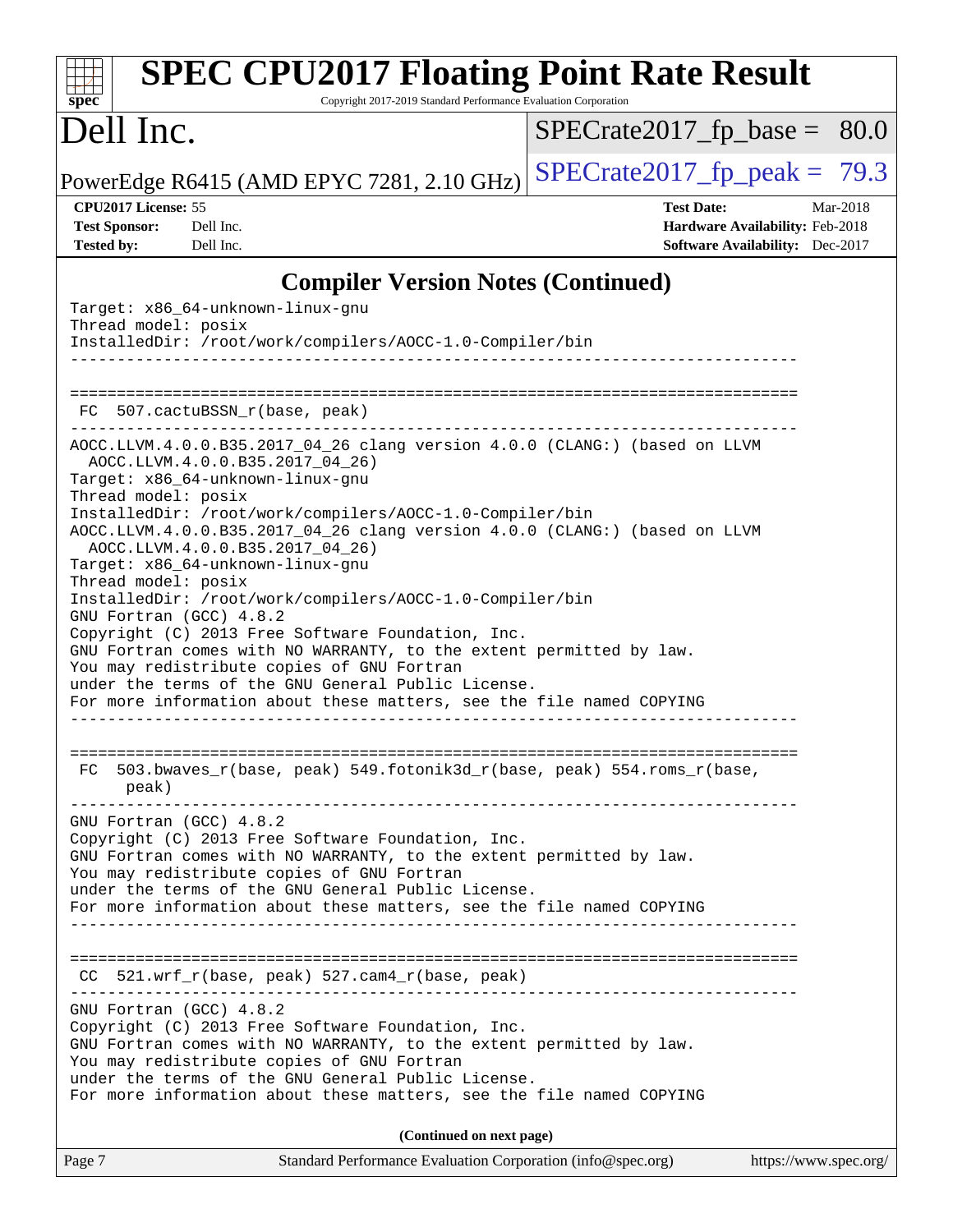## **[spec](http://www.spec.org/)**

## **[SPEC CPU2017 Floating Point Rate Result](http://www.spec.org/auto/cpu2017/Docs/result-fields.html#SPECCPU2017FloatingPointRateResult)**

Copyright 2017-2019 Standard Performance Evaluation Corporation

## Dell Inc.

 $SPECTate2017_fp\_base = 80.0$ 

PowerEdge R6415 (AMD EPYC 7281, 2.10 GHz)  $\left|$  [SPECrate2017\\_fp\\_peak =](http://www.spec.org/auto/cpu2017/Docs/result-fields.html#SPECrate2017fppeak) 79.3

**[CPU2017 License:](http://www.spec.org/auto/cpu2017/Docs/result-fields.html#CPU2017License)** 55 **[Test Date:](http://www.spec.org/auto/cpu2017/Docs/result-fields.html#TestDate)** Mar-2018 **[Test Sponsor:](http://www.spec.org/auto/cpu2017/Docs/result-fields.html#TestSponsor)** Dell Inc. **[Hardware Availability:](http://www.spec.org/auto/cpu2017/Docs/result-fields.html#HardwareAvailability)** Feb-2018 **[Tested by:](http://www.spec.org/auto/cpu2017/Docs/result-fields.html#Testedby)** Dell Inc. **[Software Availability:](http://www.spec.org/auto/cpu2017/Docs/result-fields.html#SoftwareAvailability)** Dec-2017

### **[Compiler Version Notes \(Continued\)](http://www.spec.org/auto/cpu2017/Docs/result-fields.html#CompilerVersionNotes)**

AOCC.LLVM.4.0.0.B35.2017\_04\_26 clang version 4.0.0 (CLANG:) (based on LLVM AOCC.LLVM.4.0.0.B35.2017\_04\_26) Target: x86\_64-unknown-linux-gnu Thread model: posix InstalledDir: /root/work/compilers/AOCC-1.0-Compiler/bin ------------------------------------------------------------------------------

## **[Base Compiler Invocation](http://www.spec.org/auto/cpu2017/Docs/result-fields.html#BaseCompilerInvocation)**

[C benchmarks](http://www.spec.org/auto/cpu2017/Docs/result-fields.html#Cbenchmarks): [clang](http://www.spec.org/cpu2017/results/res2018q2/cpu2017-20180319-04050.flags.html#user_CCbase_Fclang3)

[C++ benchmarks:](http://www.spec.org/auto/cpu2017/Docs/result-fields.html#CXXbenchmarks) [clang++](http://www.spec.org/cpu2017/results/res2018q2/cpu2017-20180319-04050.flags.html#user_CXXbase_Fclang3_57a48582e5be507d19b2527b3e7d4f85d9b8669ffc9a8a0dbb9bcf949a918a58bbab411e0c4d14a3922022a3e425a90db94042683824c1806feff4324ca1000d)

[Fortran benchmarks](http://www.spec.org/auto/cpu2017/Docs/result-fields.html#Fortranbenchmarks): [clang](http://www.spec.org/cpu2017/results/res2018q2/cpu2017-20180319-04050.flags.html#user_FCbase_Fclang3) [gfortran](http://www.spec.org/cpu2017/results/res2018q2/cpu2017-20180319-04050.flags.html#user_FCbase_gfortran)

[Benchmarks using both Fortran and C](http://www.spec.org/auto/cpu2017/Docs/result-fields.html#BenchmarksusingbothFortranandC): [clang](http://www.spec.org/cpu2017/results/res2018q2/cpu2017-20180319-04050.flags.html#user_CC_FCbase_Fclang3) [gfortran](http://www.spec.org/cpu2017/results/res2018q2/cpu2017-20180319-04050.flags.html#user_CC_FCbase_gfortran)

[Benchmarks using both C and C++](http://www.spec.org/auto/cpu2017/Docs/result-fields.html#BenchmarksusingbothCandCXX): [clang++](http://www.spec.org/cpu2017/results/res2018q2/cpu2017-20180319-04050.flags.html#user_CC_CXXbase_Fclang3_57a48582e5be507d19b2527b3e7d4f85d9b8669ffc9a8a0dbb9bcf949a918a58bbab411e0c4d14a3922022a3e425a90db94042683824c1806feff4324ca1000d) [clang](http://www.spec.org/cpu2017/results/res2018q2/cpu2017-20180319-04050.flags.html#user_CC_CXXbase_Fclang3)

[Benchmarks using Fortran, C, and C++:](http://www.spec.org/auto/cpu2017/Docs/result-fields.html#BenchmarksusingFortranCandCXX) [clang++](http://www.spec.org/cpu2017/results/res2018q2/cpu2017-20180319-04050.flags.html#user_CC_CXX_FCbase_Fclang3_57a48582e5be507d19b2527b3e7d4f85d9b8669ffc9a8a0dbb9bcf949a918a58bbab411e0c4d14a3922022a3e425a90db94042683824c1806feff4324ca1000d) [clang](http://www.spec.org/cpu2017/results/res2018q2/cpu2017-20180319-04050.flags.html#user_CC_CXX_FCbase_Fclang3) [gfortran](http://www.spec.org/cpu2017/results/res2018q2/cpu2017-20180319-04050.flags.html#user_CC_CXX_FCbase_gfortran)

## **[Base Portability Flags](http://www.spec.org/auto/cpu2017/Docs/result-fields.html#BasePortabilityFlags)**

 503.bwaves\_r: [-DSPEC\\_LP64](http://www.spec.org/cpu2017/results/res2018q2/cpu2017-20180319-04050.flags.html#suite_baseEXTRA_PORTABILITY503_bwaves_r_DSPEC_LP64) 507.cactuBSSN\_r: [-DSPEC\\_LP64](http://www.spec.org/cpu2017/results/res2018q2/cpu2017-20180319-04050.flags.html#suite_baseEXTRA_PORTABILITY507_cactuBSSN_r_DSPEC_LP64) 508.namd\_r: [-DSPEC\\_LP64](http://www.spec.org/cpu2017/results/res2018q2/cpu2017-20180319-04050.flags.html#suite_baseEXTRA_PORTABILITY508_namd_r_DSPEC_LP64) 510.parest\_r: [-DSPEC\\_LP64](http://www.spec.org/cpu2017/results/res2018q2/cpu2017-20180319-04050.flags.html#suite_baseEXTRA_PORTABILITY510_parest_r_DSPEC_LP64) 511.povray\_r: [-DSPEC\\_LP64](http://www.spec.org/cpu2017/results/res2018q2/cpu2017-20180319-04050.flags.html#suite_baseEXTRA_PORTABILITY511_povray_r_DSPEC_LP64) 519.lbm\_r: [-DSPEC\\_LP64](http://www.spec.org/cpu2017/results/res2018q2/cpu2017-20180319-04050.flags.html#suite_baseEXTRA_PORTABILITY519_lbm_r_DSPEC_LP64) 521.wrf\_r: [-DSPEC\\_CASE\\_FLAG](http://www.spec.org/cpu2017/results/res2018q2/cpu2017-20180319-04050.flags.html#b521.wrf_r_baseCPORTABILITY_DSPEC_CASE_FLAG) [-fconvert=big-endian](http://www.spec.org/cpu2017/results/res2018q2/cpu2017-20180319-04050.flags.html#user_baseFPORTABILITY521_wrf_r_F-fconvert:big-endian) [-DSPEC\\_LP64](http://www.spec.org/cpu2017/results/res2018q2/cpu2017-20180319-04050.flags.html#suite_baseEXTRA_PORTABILITY521_wrf_r_DSPEC_LP64) 526.blender\_r: [-funsigned-char](http://www.spec.org/cpu2017/results/res2018q2/cpu2017-20180319-04050.flags.html#user_baseCPORTABILITY526_blender_r_F-funsigned-char) [-D\\_\\_BOOL\\_DEFINED](http://www.spec.org/cpu2017/results/res2018q2/cpu2017-20180319-04050.flags.html#b526.blender_r_baseCXXPORTABILITY_D__BOOL_DEFINED) [-DSPEC\\_LP64](http://www.spec.org/cpu2017/results/res2018q2/cpu2017-20180319-04050.flags.html#suite_baseEXTRA_PORTABILITY526_blender_r_DSPEC_LP64) 527.cam4\_r: [-DSPEC\\_CASE\\_FLAG](http://www.spec.org/cpu2017/results/res2018q2/cpu2017-20180319-04050.flags.html#b527.cam4_r_basePORTABILITY_DSPEC_CASE_FLAG) [-DSPEC\\_LP64](http://www.spec.org/cpu2017/results/res2018q2/cpu2017-20180319-04050.flags.html#suite_baseEXTRA_PORTABILITY527_cam4_r_DSPEC_LP64) 538.imagick\_r: [-DSPEC\\_LP64](http://www.spec.org/cpu2017/results/res2018q2/cpu2017-20180319-04050.flags.html#suite_baseEXTRA_PORTABILITY538_imagick_r_DSPEC_LP64) 544.nab\_r: [-DSPEC\\_LP64](http://www.spec.org/cpu2017/results/res2018q2/cpu2017-20180319-04050.flags.html#suite_baseEXTRA_PORTABILITY544_nab_r_DSPEC_LP64) 549.fotonik3d\_r: [-DSPEC\\_LP64](http://www.spec.org/cpu2017/results/res2018q2/cpu2017-20180319-04050.flags.html#suite_baseEXTRA_PORTABILITY549_fotonik3d_r_DSPEC_LP64) 554.roms\_r: [-DSPEC\\_LP64](http://www.spec.org/cpu2017/results/res2018q2/cpu2017-20180319-04050.flags.html#suite_baseEXTRA_PORTABILITY554_roms_r_DSPEC_LP64)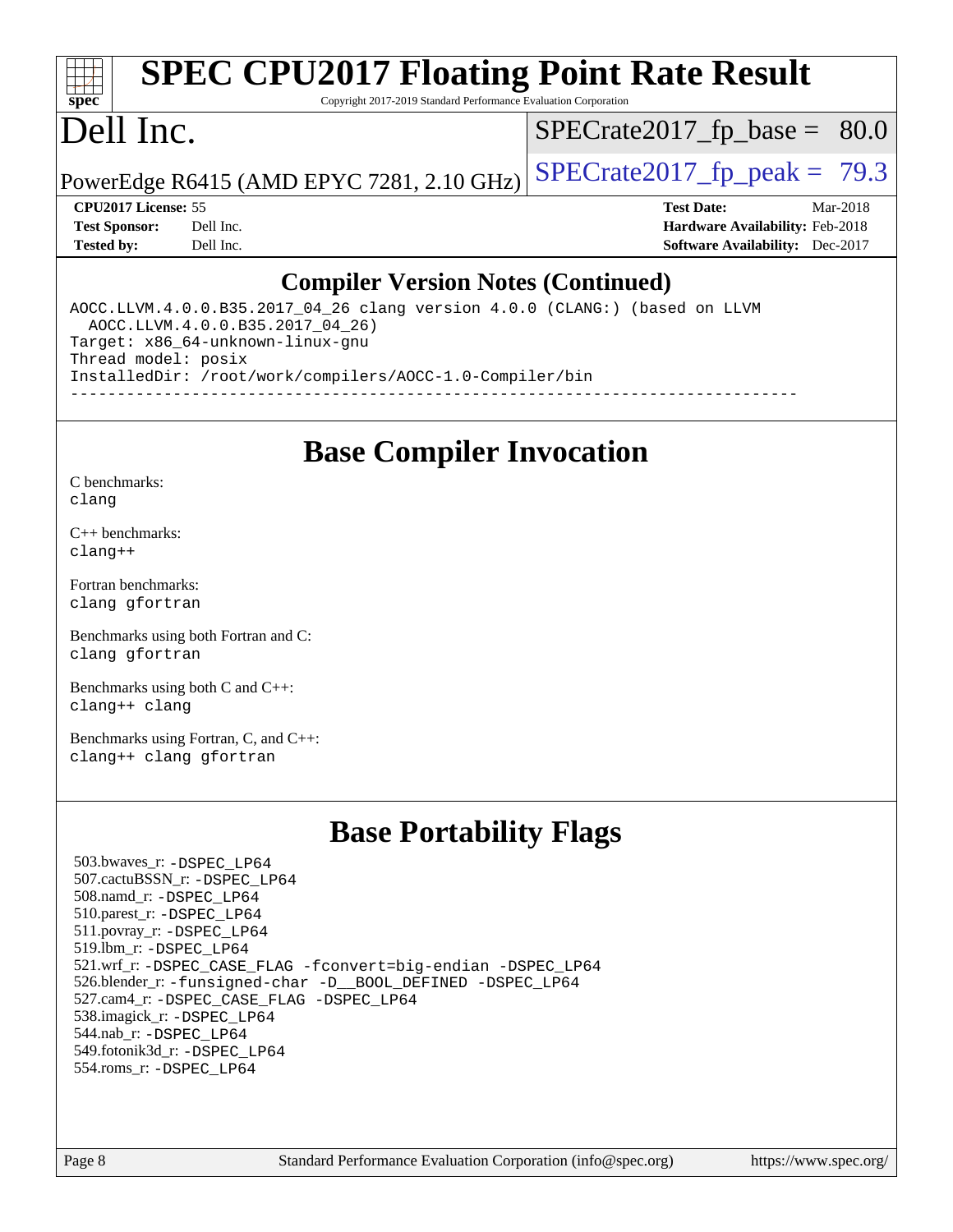| <b>SPEC CPU2017 Floating Point Rate Result</b><br>spec <sup>®</sup><br>Copyright 2017-2019 Standard Performance Evaluation Corporation                                                                                                                                                                                                                                                                                                                                                                                                                                                                                                                                                                                                                                                                                      |                                                                                                            |
|-----------------------------------------------------------------------------------------------------------------------------------------------------------------------------------------------------------------------------------------------------------------------------------------------------------------------------------------------------------------------------------------------------------------------------------------------------------------------------------------------------------------------------------------------------------------------------------------------------------------------------------------------------------------------------------------------------------------------------------------------------------------------------------------------------------------------------|------------------------------------------------------------------------------------------------------------|
| Dell Inc.                                                                                                                                                                                                                                                                                                                                                                                                                                                                                                                                                                                                                                                                                                                                                                                                                   | $SPECrate2017_fp\_base = 80.0$                                                                             |
| PowerEdge R6415 (AMD EPYC 7281, 2.10 GHz)                                                                                                                                                                                                                                                                                                                                                                                                                                                                                                                                                                                                                                                                                                                                                                                   | $SPECTate2017_fp\_peak = 79.3$                                                                             |
| CPU2017 License: 55<br><b>Test Sponsor:</b><br>Dell Inc.<br>Dell Inc.<br><b>Tested by:</b>                                                                                                                                                                                                                                                                                                                                                                                                                                                                                                                                                                                                                                                                                                                                  | <b>Test Date:</b><br>Mar-2018<br>Hardware Availability: Feb-2018<br><b>Software Availability:</b> Dec-2017 |
| <b>Base Optimization Flags</b>                                                                                                                                                                                                                                                                                                                                                                                                                                                                                                                                                                                                                                                                                                                                                                                              |                                                                                                            |
| C benchmarks:<br>-flto -Wl, -plugin-opt= -merge-constant -lsr-in-nested-loop<br>-disable-vect-cmp -03 -ffast-math -march=znver1 -fstruct-layout=2<br>-mllvm -unroll-threshold=100 -fremap-arrays -mno-avx2<br>-inline-threshold=1000 -z muldefs -ljemalloc<br>$C_{++}$ benchmarks:<br>-flto -Wl, -plugin-opt= -merge-constant -lsr-in-nested-loop<br>-disable-vect-cmp -03 -march=znver1 -mllvm -unroll-threshold=100<br>-finline-aggressive -fremap-arrays -inline-threshold=1000 -z muldefs<br>$-Ij$ emalloc<br>Fortran benchmarks:<br>-flto -Wl, -plugin-opt= -merge-constant -lsr-in-nested-loop<br>-disable-vect-cmp -03(gfortran) -03(clang) -mavx -madx<br>-funroll-loops -ffast-math -z muldefs -fplugin=dragonegg.so<br>-fplugin-arg-dragonegg-llvm-option=" -disable-vect-cmp" -ljemalloc<br>-lgfortran -lamdlibm |                                                                                                            |
| Benchmarks using both Fortran and C:<br>-flto -Wl, -plugin-opt= -merge-constant -lsr-in-nested-loop<br>-disable-vect-cmp -03(clang) -ffast-math -march=znver1<br>-fstruct-layout=2 -mllvm -unroll-threshold=100 -fremap-arrays<br>-mno-avx2 -inline-threshold=1000 -03(gfortran) -mavx -madx<br>-funroll-loops -z muldefs -fplugin=dragonegg.so<br>-fplugin-arg-dragonegg-llvm-option=" -disable-vect-cmp" -ljemalloc<br>-lgfortran -lamdlibm                                                                                                                                                                                                                                                                                                                                                                               |                                                                                                            |
| Benchmarks using both C and C++:<br>-flto -Wl, -plugin-opt= -merge-constant -lsr-in-nested-loop<br>-disable-vect-cmp -03 -ffast-math -march=znver1 -fstruct-layout=2<br>-mllvm -unroll-threshold=100 -fremap-arrays -mno-avx2<br>-inline-threshold=1000 -finline-aggressive -z muldefs -ljemalloc                                                                                                                                                                                                                                                                                                                                                                                                                                                                                                                           |                                                                                                            |
| Benchmarks using Fortran, C, and C++:<br>-flto -Wl, -plugin-opt= -merge-constant -lsr-in-nested-loop<br>-disable-vect-cmp -03(clang) -ffast-math -march=znver1<br>-fstruct-layout=2 -mllvm -unroll-threshold=100 -fremap-arrays<br>-mno-avx2 -inline-threshold=1000 -finline-aggressive -03(gfortran)<br>-mavx -madx -funroll-loops -z muldefs -fplugin=dragonegg.so<br>-fplugin-arg-dragonegg-llvm-option=" -disable-vect-cmp" -ljemalloc                                                                                                                                                                                                                                                                                                                                                                                  |                                                                                                            |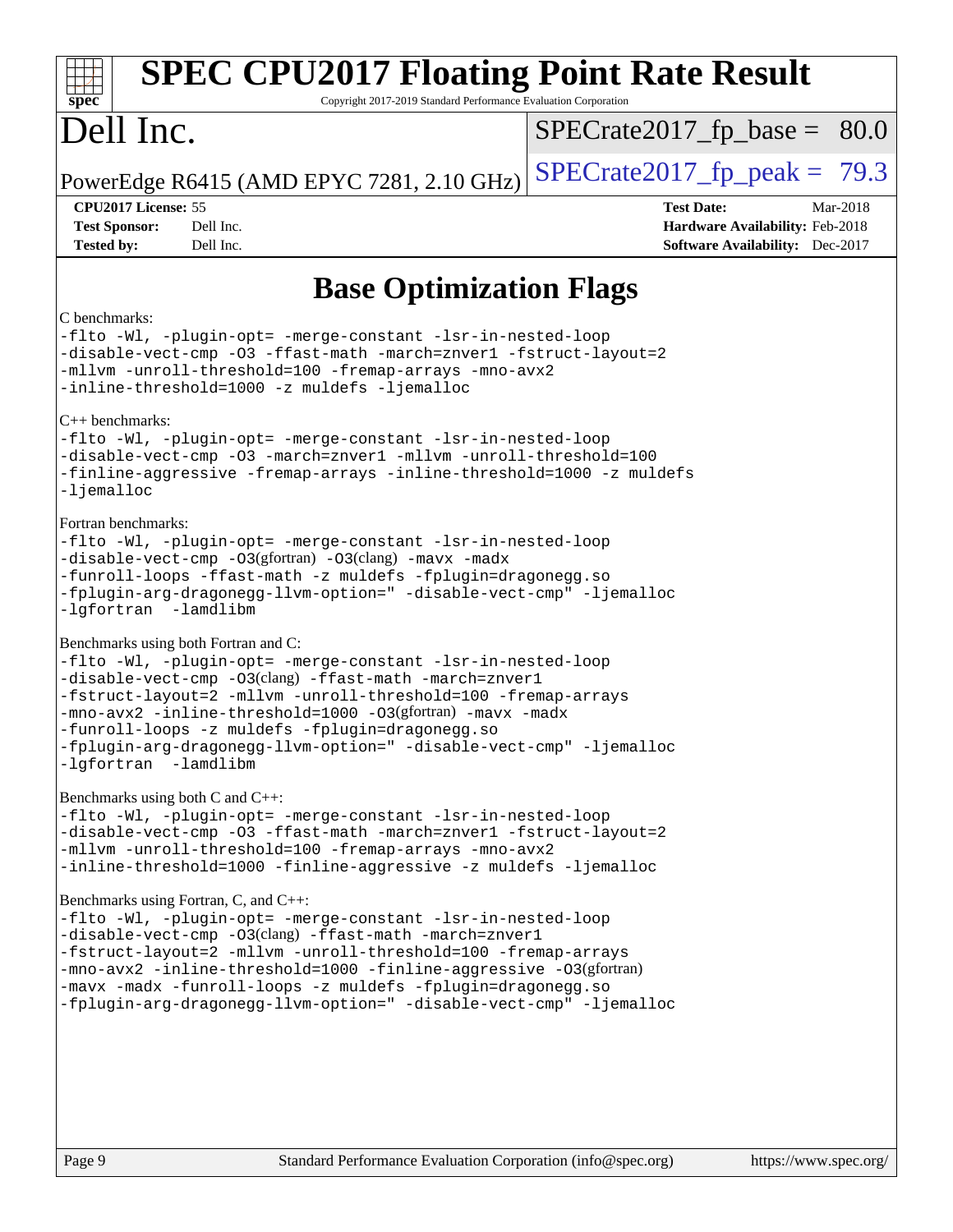# **[spec](http://www.spec.org/)**

## **[SPEC CPU2017 Floating Point Rate Result](http://www.spec.org/auto/cpu2017/Docs/result-fields.html#SPECCPU2017FloatingPointRateResult)**

Copyright 2017-2019 Standard Performance Evaluation Corporation

## Dell Inc.

 $SPECrate2017_fp\_base = 80.0$ 

### PowerEdge R6415 (AMD EPYC 7281, 2.10 GHz)  $\left|$  [SPECrate2017\\_fp\\_peak =](http://www.spec.org/auto/cpu2017/Docs/result-fields.html#SPECrate2017fppeak) 79.3

**[Test Sponsor:](http://www.spec.org/auto/cpu2017/Docs/result-fields.html#TestSponsor)** Dell Inc. **[Hardware Availability:](http://www.spec.org/auto/cpu2017/Docs/result-fields.html#HardwareAvailability)** Feb-2018 **[Tested by:](http://www.spec.org/auto/cpu2017/Docs/result-fields.html#Testedby)** Dell Inc. **[Software Availability:](http://www.spec.org/auto/cpu2017/Docs/result-fields.html#SoftwareAvailability)** Dec-2017

**[CPU2017 License:](http://www.spec.org/auto/cpu2017/Docs/result-fields.html#CPU2017License)** 55 **[Test Date:](http://www.spec.org/auto/cpu2017/Docs/result-fields.html#TestDate)** Mar-2018

**[Peak Compiler Invocation](http://www.spec.org/auto/cpu2017/Docs/result-fields.html#PeakCompilerInvocation)**

[C benchmarks:](http://www.spec.org/auto/cpu2017/Docs/result-fields.html#Cbenchmarks) [clang](http://www.spec.org/cpu2017/results/res2018q2/cpu2017-20180319-04050.flags.html#user_CCpeak_Fclang3)

[C++ benchmarks](http://www.spec.org/auto/cpu2017/Docs/result-fields.html#CXXbenchmarks): [clang++](http://www.spec.org/cpu2017/results/res2018q2/cpu2017-20180319-04050.flags.html#user_CXXpeak_Fclang3_57a48582e5be507d19b2527b3e7d4f85d9b8669ffc9a8a0dbb9bcf949a918a58bbab411e0c4d14a3922022a3e425a90db94042683824c1806feff4324ca1000d)

[Fortran benchmarks:](http://www.spec.org/auto/cpu2017/Docs/result-fields.html#Fortranbenchmarks) [clang](http://www.spec.org/cpu2017/results/res2018q2/cpu2017-20180319-04050.flags.html#user_FCpeak_Fclang3) [gfortran](http://www.spec.org/cpu2017/results/res2018q2/cpu2017-20180319-04050.flags.html#user_FCpeak_gfortran)

[Benchmarks using both Fortran and C:](http://www.spec.org/auto/cpu2017/Docs/result-fields.html#BenchmarksusingbothFortranandC) [clang](http://www.spec.org/cpu2017/results/res2018q2/cpu2017-20180319-04050.flags.html#user_CC_FCpeak_Fclang3) [gfortran](http://www.spec.org/cpu2017/results/res2018q2/cpu2017-20180319-04050.flags.html#user_CC_FCpeak_gfortran)

[Benchmarks using both C and C++](http://www.spec.org/auto/cpu2017/Docs/result-fields.html#BenchmarksusingbothCandCXX): [clang++](http://www.spec.org/cpu2017/results/res2018q2/cpu2017-20180319-04050.flags.html#user_CC_CXXpeak_Fclang3_57a48582e5be507d19b2527b3e7d4f85d9b8669ffc9a8a0dbb9bcf949a918a58bbab411e0c4d14a3922022a3e425a90db94042683824c1806feff4324ca1000d) [clang](http://www.spec.org/cpu2017/results/res2018q2/cpu2017-20180319-04050.flags.html#user_CC_CXXpeak_Fclang3)

[Benchmarks using Fortran, C, and C++](http://www.spec.org/auto/cpu2017/Docs/result-fields.html#BenchmarksusingFortranCandCXX): [clang++](http://www.spec.org/cpu2017/results/res2018q2/cpu2017-20180319-04050.flags.html#user_CC_CXX_FCpeak_Fclang3_57a48582e5be507d19b2527b3e7d4f85d9b8669ffc9a8a0dbb9bcf949a918a58bbab411e0c4d14a3922022a3e425a90db94042683824c1806feff4324ca1000d) [clang](http://www.spec.org/cpu2017/results/res2018q2/cpu2017-20180319-04050.flags.html#user_CC_CXX_FCpeak_Fclang3) [gfortran](http://www.spec.org/cpu2017/results/res2018q2/cpu2017-20180319-04050.flags.html#user_CC_CXX_FCpeak_gfortran)

### **[Peak Portability Flags](http://www.spec.org/auto/cpu2017/Docs/result-fields.html#PeakPortabilityFlags)**

Same as Base Portability Flags

## **[Peak Optimization Flags](http://www.spec.org/auto/cpu2017/Docs/result-fields.html#PeakOptimizationFlags)**

#### [C benchmarks](http://www.spec.org/auto/cpu2017/Docs/result-fields.html#Cbenchmarks):

[-flto](http://www.spec.org/cpu2017/results/res2018q2/cpu2017-20180319-04050.flags.html#user_CCpeak_F-flto) [-Wl,](http://www.spec.org/cpu2017/results/res2018q2/cpu2017-20180319-04050.flags.html#user_CCpeak_F-Wl_5f669859b7c1a0295edc4f5fd536c381023f180a987810cb5cfa1d9467a27ac14b13770b9732d7618b24fc778f3dfdf68b65521d505fc870281e0142944925a0) [-plugin-opt=](http://www.spec.org/cpu2017/results/res2018q2/cpu2017-20180319-04050.flags.html#user_CCpeak_F-plugin-opt_772899571bb6157e4b8feeb3276e6c06dec41c1bbb0aa637c8700742a4baaf7e7b56061e32ae2365a76a44d8c448177ca3ee066cdf7537598ff772fc461942c2) [-merge-constant](http://www.spec.org/cpu2017/results/res2018q2/cpu2017-20180319-04050.flags.html#user_CCpeak_F-merge-constant_bdb3ec75d21d5cf0ab1961ebe7105d0ea3b0c6d89a312cf7efc1d107e6c56c92c36b5d564d0702d1e2526f6b92f188b4413eb5a54b1f9e4a41f5a9bfc0233b92) [-lsr-in-nested-loop](http://www.spec.org/cpu2017/results/res2018q2/cpu2017-20180319-04050.flags.html#user_CCpeak_F-lsr-in-nested-loop) [-Ofast](http://www.spec.org/cpu2017/results/res2018q2/cpu2017-20180319-04050.flags.html#user_CCpeak_F-Ofast) [-march=znver1](http://www.spec.org/cpu2017/results/res2018q2/cpu2017-20180319-04050.flags.html#user_CCpeak_march_082ab2c5e8f99f69c47c63adfdc26f9617958cc68d0b5dbfb7aa6935cde4c91d5d9c2fdc24e6781fa8a0299196f2f4ca8e995f825d797de797910507b4251bb3) [-fstruct-layout=3](http://www.spec.org/cpu2017/results/res2018q2/cpu2017-20180319-04050.flags.html#user_CCpeak_F-fstruct-layout) [-mllvm](http://www.spec.org/cpu2017/results/res2018q2/cpu2017-20180319-04050.flags.html#user_CCpeak_F-mllvm_76e3f86ef8d8cc4dfa84cec42d531db351fee284f72cd5d644b5bdbef9c2604296512be6a431d9e19d0523544399ea9dd745afc2fff755a0705d428460dc659e) [-vectorize-memory-aggressively](http://www.spec.org/cpu2017/results/res2018q2/cpu2017-20180319-04050.flags.html#user_CCpeak_F-vectorize-memory-aggressively) [-mno-avx2](http://www.spec.org/cpu2017/results/res2018q2/cpu2017-20180319-04050.flags.html#user_CCpeak_F-mno-avx2) [-unroll-threshold=100](http://www.spec.org/cpu2017/results/res2018q2/cpu2017-20180319-04050.flags.html#user_CCpeak_F-unroll-threshold) [-fremap-arrays](http://www.spec.org/cpu2017/results/res2018q2/cpu2017-20180319-04050.flags.html#user_CCpeak_F-fremap-arrays) [-inline-threshold=1000](http://www.spec.org/cpu2017/results/res2018q2/cpu2017-20180319-04050.flags.html#user_CCpeak_F-inline-threshold_1daf3e0321a7a0c1ea19068c818f3f119b1e5dfc986cc791557791f4b93536c1546ba0c8585f62303269f504aa232e0ca278e8489928152e32e0752215741730) [-ljemalloc](http://www.spec.org/cpu2017/results/res2018q2/cpu2017-20180319-04050.flags.html#user_CCpeak_F-ljemalloc)

#### [C++ benchmarks:](http://www.spec.org/auto/cpu2017/Docs/result-fields.html#CXXbenchmarks)

[-flto](http://www.spec.org/cpu2017/results/res2018q2/cpu2017-20180319-04050.flags.html#user_CXXpeak_F-flto) [-Wl,](http://www.spec.org/cpu2017/results/res2018q2/cpu2017-20180319-04050.flags.html#user_CXXpeak_F-Wl_5f669859b7c1a0295edc4f5fd536c381023f180a987810cb5cfa1d9467a27ac14b13770b9732d7618b24fc778f3dfdf68b65521d505fc870281e0142944925a0) [-plugin-opt=](http://www.spec.org/cpu2017/results/res2018q2/cpu2017-20180319-04050.flags.html#user_CXXpeak_F-plugin-opt_772899571bb6157e4b8feeb3276e6c06dec41c1bbb0aa637c8700742a4baaf7e7b56061e32ae2365a76a44d8c448177ca3ee066cdf7537598ff772fc461942c2) [-merge-constant](http://www.spec.org/cpu2017/results/res2018q2/cpu2017-20180319-04050.flags.html#user_CXXpeak_F-merge-constant_bdb3ec75d21d5cf0ab1961ebe7105d0ea3b0c6d89a312cf7efc1d107e6c56c92c36b5d564d0702d1e2526f6b92f188b4413eb5a54b1f9e4a41f5a9bfc0233b92) [-lsr-in-nested-loop](http://www.spec.org/cpu2017/results/res2018q2/cpu2017-20180319-04050.flags.html#user_CXXpeak_F-lsr-in-nested-loop) [-Ofast](http://www.spec.org/cpu2017/results/res2018q2/cpu2017-20180319-04050.flags.html#user_CXXpeak_F-Ofast) [-march=znver1](http://www.spec.org/cpu2017/results/res2018q2/cpu2017-20180319-04050.flags.html#user_CXXpeak_march_082ab2c5e8f99f69c47c63adfdc26f9617958cc68d0b5dbfb7aa6935cde4c91d5d9c2fdc24e6781fa8a0299196f2f4ca8e995f825d797de797910507b4251bb3) [-finline-aggressive](http://www.spec.org/cpu2017/results/res2018q2/cpu2017-20180319-04050.flags.html#user_CXXpeak_F-finline-aggressive) [-mllvm](http://www.spec.org/cpu2017/results/res2018q2/cpu2017-20180319-04050.flags.html#user_CXXpeak_F-mllvm_76e3f86ef8d8cc4dfa84cec42d531db351fee284f72cd5d644b5bdbef9c2604296512be6a431d9e19d0523544399ea9dd745afc2fff755a0705d428460dc659e) [-unroll-threshold=100](http://www.spec.org/cpu2017/results/res2018q2/cpu2017-20180319-04050.flags.html#user_CXXpeak_F-unroll-threshold) [-fremap-arrays](http://www.spec.org/cpu2017/results/res2018q2/cpu2017-20180319-04050.flags.html#user_CXXpeak_F-fremap-arrays) [-inline-threshold=1000](http://www.spec.org/cpu2017/results/res2018q2/cpu2017-20180319-04050.flags.html#user_CXXpeak_F-inline-threshold_1daf3e0321a7a0c1ea19068c818f3f119b1e5dfc986cc791557791f4b93536c1546ba0c8585f62303269f504aa232e0ca278e8489928152e32e0752215741730) [-ljemalloc](http://www.spec.org/cpu2017/results/res2018q2/cpu2017-20180319-04050.flags.html#user_CXXpeak_F-ljemalloc)

#### [Fortran benchmarks](http://www.spec.org/auto/cpu2017/Docs/result-fields.html#Fortranbenchmarks):

|                                                            |  | -flto -Wl, -plugin-opt= -merge-constant -lsr-in-nested-loop      |
|------------------------------------------------------------|--|------------------------------------------------------------------|
|                                                            |  | -03(gfortran) -03(clang) -mavx2 -madx -funroll-loops -ffast-math |
| -fplugin=dragonegg.so -fplugin-arg-dragonegg-llvm-option=" |  |                                                                  |
| -inline-threshold:1000" -ljemalloc -lgfortran -lamdlibm    |  |                                                                  |

**(Continued on next page)**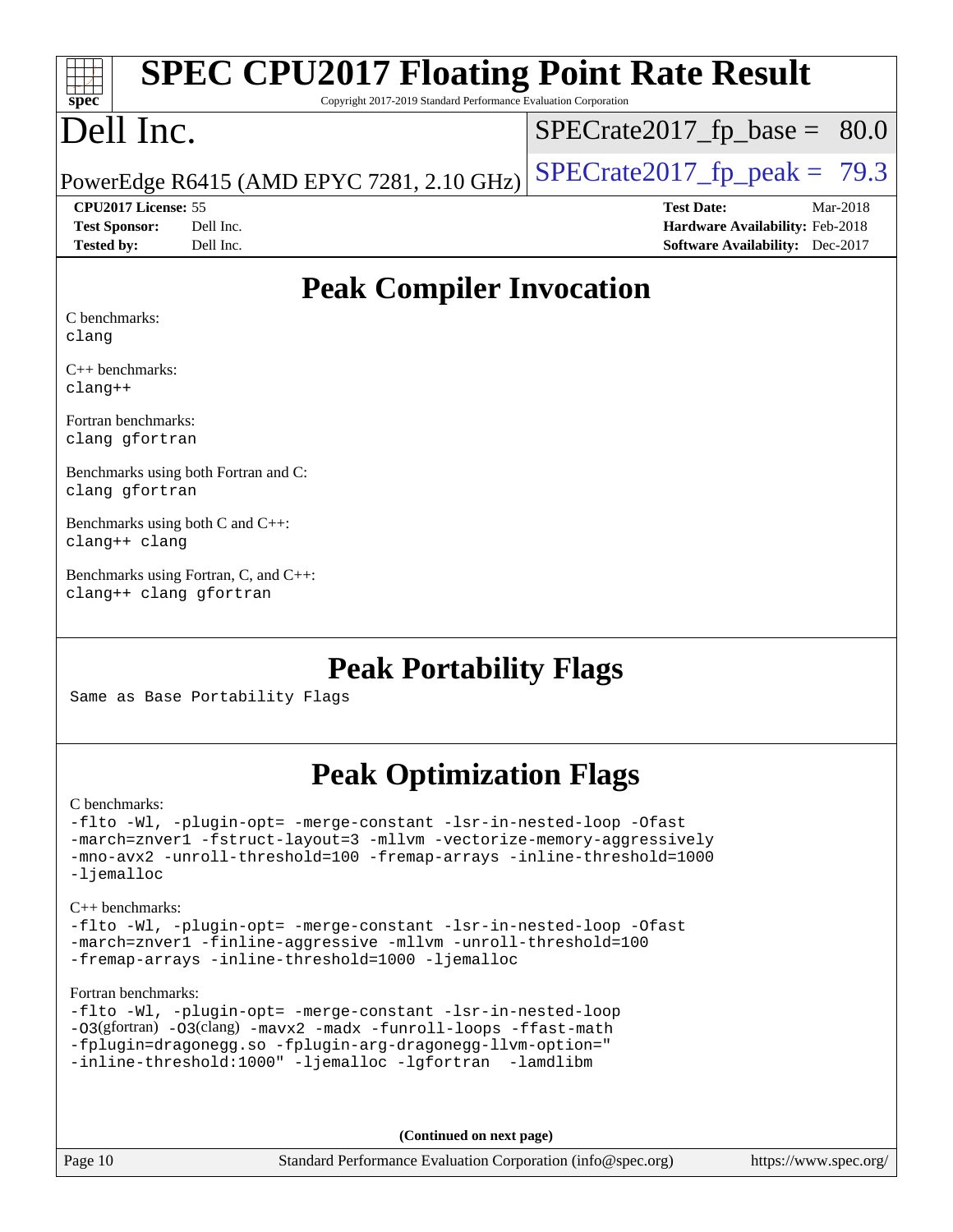| <b>SPEC CPU2017 Floating Point Rate Result</b><br>Spec<br>Copyright 2017-2019 Standard Performance Evaluation Corporation                                                                                                                                                                                                                                                                                                            |                                                                                                            |
|--------------------------------------------------------------------------------------------------------------------------------------------------------------------------------------------------------------------------------------------------------------------------------------------------------------------------------------------------------------------------------------------------------------------------------------|------------------------------------------------------------------------------------------------------------|
| Dell Inc.                                                                                                                                                                                                                                                                                                                                                                                                                            | $SPECrate2017_fp\_base = 80.0$                                                                             |
| PowerEdge R6415 (AMD EPYC 7281, 2.10 GHz)                                                                                                                                                                                                                                                                                                                                                                                            | $SPECrate2017_fp\_peak = 79.3$                                                                             |
| CPU2017 License: 55<br><b>Test Sponsor:</b><br>Dell Inc.<br>Dell Inc.<br><b>Tested by:</b>                                                                                                                                                                                                                                                                                                                                           | <b>Test Date:</b><br>Mar-2018<br>Hardware Availability: Feb-2018<br><b>Software Availability:</b> Dec-2017 |
| <b>Peak Optimization Flags (Continued)</b><br>Benchmarks using both Fortran and C:                                                                                                                                                                                                                                                                                                                                                   |                                                                                                            |
| 521.wrf_r:-flto -Wl, -plugin-opt= -merge-constant<br>-lsr-in-nested-loop -03(clang) -mavx -ffast-math<br>-03(gfortran) -funroll-loops -fplugin=dragonegg.so<br>-fplugin-arg-dragonegg-llvm-option="<br>-inline-threshold:1000" -ljemalloc -lgfortran -lamdlibm                                                                                                                                                                       |                                                                                                            |
| 527.cam4_r: -flto -Wl, -plugin-opt= -merge-constant<br>-lsr-in-nested-loop -Ofast -march=znver1<br>-fstruct-layout=3 -mllvm -vectorize-memory-aggressively<br>-mno-avx2 -unroll-threshold=100 -fremap-arrays<br>-inline-threshold=1000 -03(gfortran) -03(clang) -mavx2<br>-madx -funroll-loops -ffast-math -fplugin=dragonegg.so<br>-fplugin-arg-dragonegg-llvm-option="<br>-inline-threshold:1000" -ljemalloc -lgfortran -lamdlibm  |                                                                                                            |
| Benchmarks using both C and C++:<br>-flto -Wl, -plugin-opt= -merge-constant -lsr-in-nested-loop -Ofast<br>-march=znver1 -fstruct-layout=3 -mllvm -vectorize-memory-aggressively<br>-mno-avx2 -unroll-threshold=100 -fremap-arrays -inline-threshold=1000<br>-finline-aggressive -ljemalloc                                                                                                                                           |                                                                                                            |
| Benchmarks using Fortran, C, and C++:<br>-flto -Wl, -plugin-opt= -merge-constant -lsr-in-nested-loop -Ofast<br>-march=znver1 -fstruct-layout=3 -mllvm -vectorize-memory-aggressively<br>-mno-avx2 -unroll-threshold=100 -fremap-arrays -inline-threshold=1000<br>-finline-aggressive -03 -mavx2 -madx -funroll-loops -ffast-math<br>-fplugin=dragonegg.so -fplugin-arg-dragonegg-llvm-option="<br>-inline-threshold:1000" -ljemalloc |                                                                                                            |
| The flags files that were used to format this result can be browsed at<br>http://www.spec.org/cpu2017/flags/gcc.2018-02-16.html<br>http://www.spec.org/cpu2017/flags/aocc100-flags-revC-I.2018-02-16.html<br>http://www.spec.org/cpu2017/flags/amd1704-Dell-platform-revB-I.html                                                                                                                                                     |                                                                                                            |
| You can also download the XML flags sources by saving the following links:<br>http://www.spec.org/cpu2017/flags/gcc.2018-02-16.xml<br>http://www.spec.org/cpu2017/flags/aocc100-flags-revC-I.2018-02-16.xml<br>http://www.spec.org/cpu2017/flags/amd1704-Dell-platform-revB-I.xml                                                                                                                                                    |                                                                                                            |
|                                                                                                                                                                                                                                                                                                                                                                                                                                      |                                                                                                            |